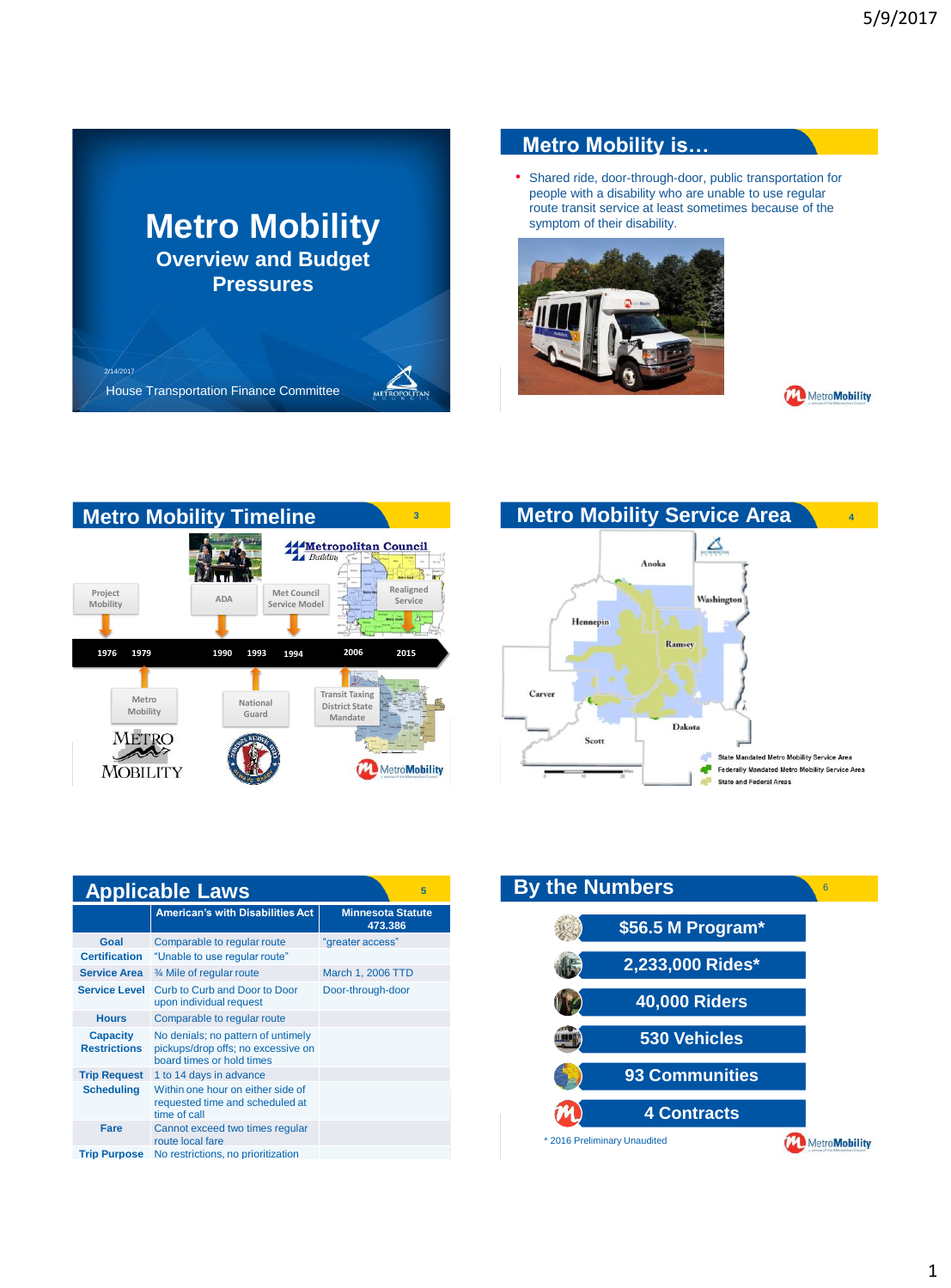





**Peer Program Comparison** *Subsidy Per Passenger Trip*





- Premium Same Day Taxi Service
	- Customers pay first \$5 of trip, Metro Mobility Pays next \$15
	- Currently a taxi service. Some markets are replicating this model with transportation network companies (Lyft/Uber)
- Fare Policy changes
	- Encourage shirt to fixed route
	- Encourage shorter trips
	-